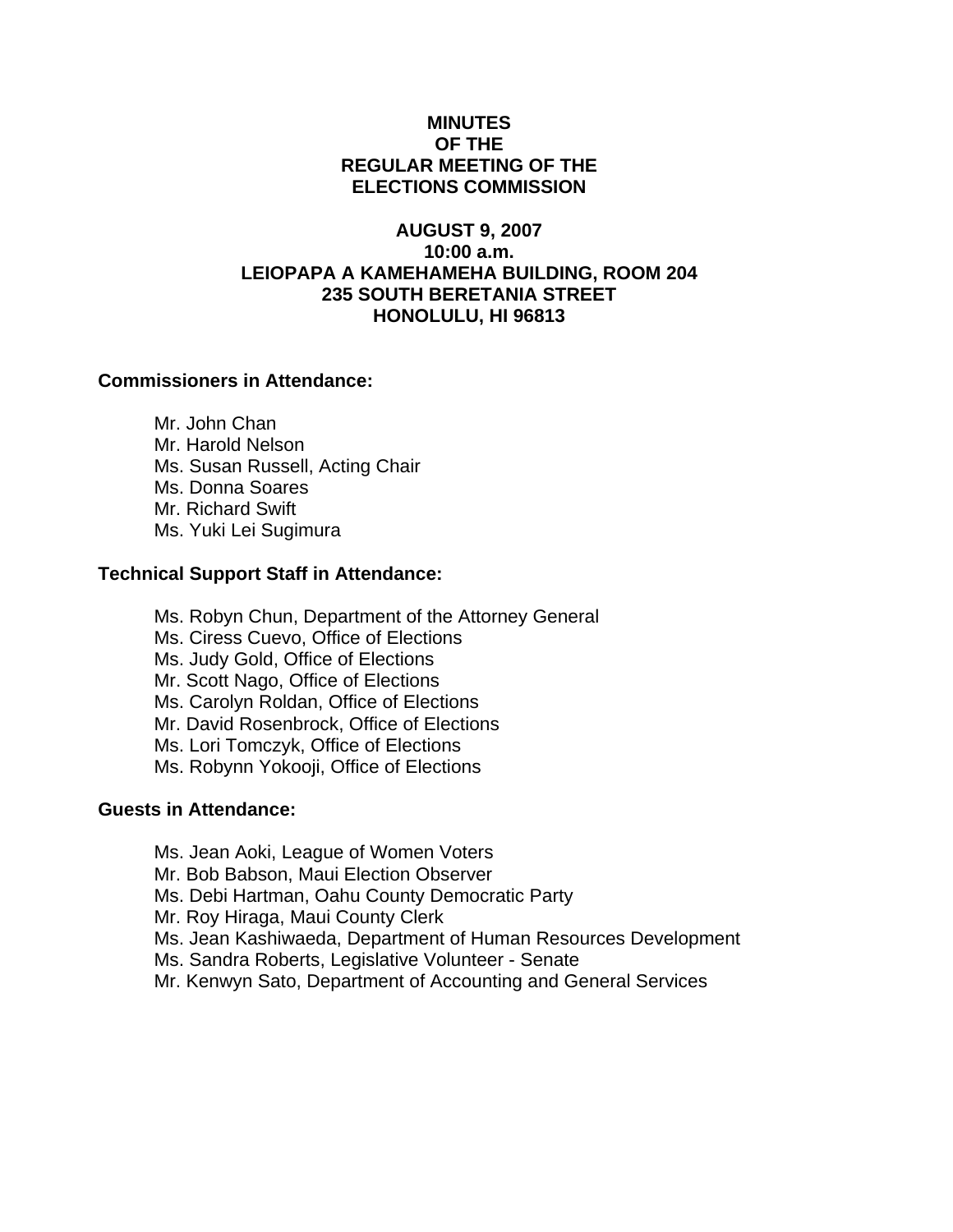### **PROCEEDINGS**

#### I. Call to Order

The meeting was called to order by acting chair, Ms. Susan Russell at 10:00 a.m. on August 9, 2007 at the Leiopapa A Kamehameha Building in room 204.

II. Roll and Quorum Determined

Ms. Ciress Cuevo, Office of Elections, conducted roll call. Mr. Harold Masumoto and Ms. Zale Okazaki were absent.

III. Approval of Minutes of Meeting of July 18, 2007

Ms. Soares noted that there were typographical errors on pages one and two of the minutes.

Ms. Yuki Lei Sugimura moved to approve the minutes of the meeting of May 10, 2007 with amendments. Mr. John Chan seconded, and the motion carried unanimously.

IV. Appointment of Ciress Cuevo, Secretary to the Commission

Mr. Chan moved to appoint Ms. Ciress Cuevo as the Elections Commission Secretary. Mr. Harold Nelson seconded, and the motion passed unanimously.

V. Public Testimony - Any interested person may submit data, views or arguments on any agenda item

Mr. Bob Babson, Maui Election Observer provided written testimony to give his recommendations for agenda item VII.

Mr. Nelson noted that the Commission does not review or accept proposals regarding the Request for Proposal (RFP) and is not involved in the selection process of the machines. Mr. Nelson recommended that Mr. Babson send his proposal to Mr. Russ Saito and Mr. Rex Quidilla.

In response to Mr. Roy Hiraga, Maui County Clerk's, inquiry whether the 15-day provision to fill a vacancy applies to the Commission's vacant chair position, Chair Russell stated that the Commission is responsible to fill the vacancy. Ms. Robyn Chun, Deputy Attorney Gerneral, noted that Chair Russell is correct.

In response to Mr. Hiraga's request for an Attorney General's opinion regarding his inquiry, Chair Russell asked Ms. Chun to follow up on the matter.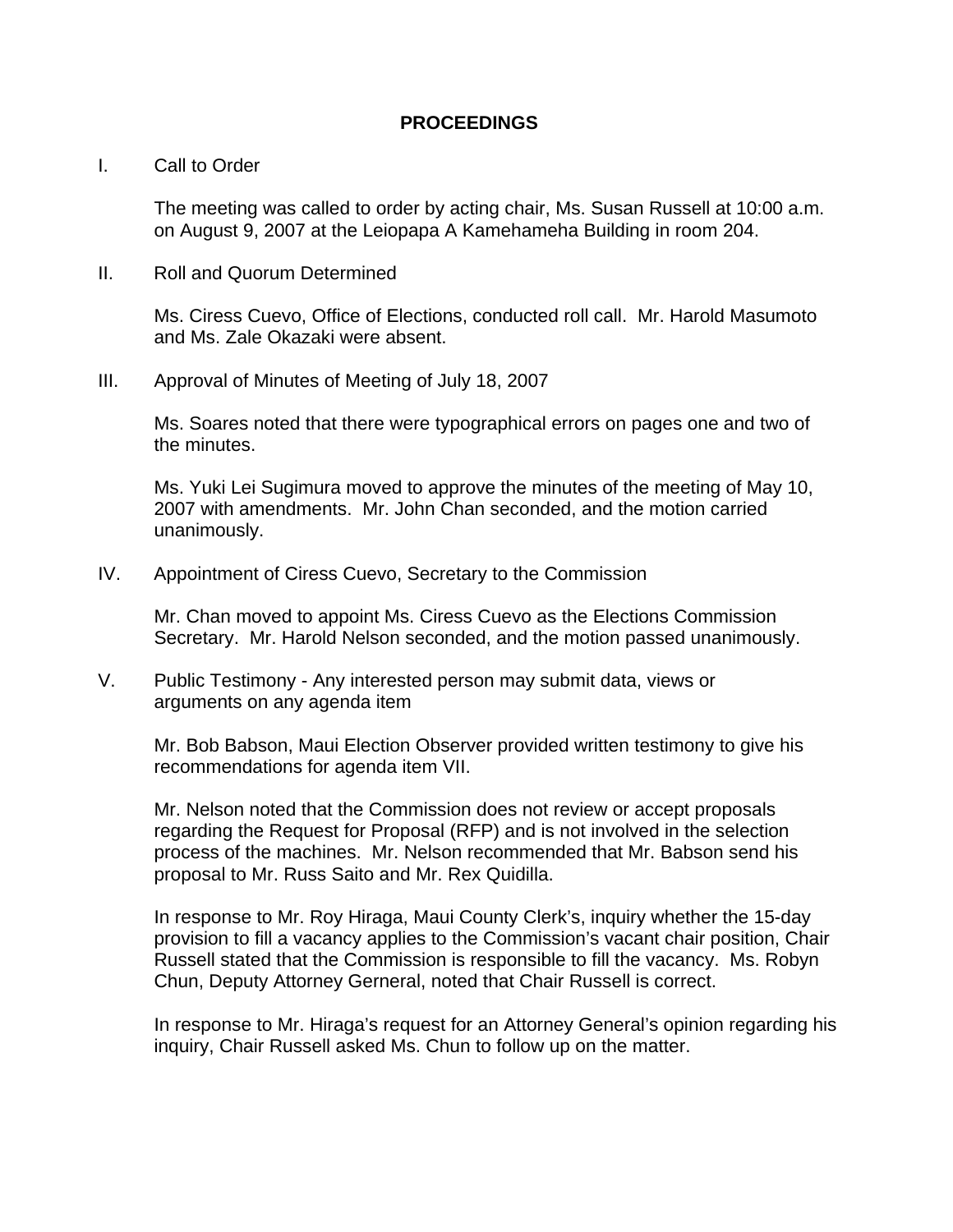## VI. Chief Election Officer: Update Advertising Progress

Jean Kashiwaeda, Department of Resources Development (DHRD), provided a status report to the Commission on the advertising progress. Ms. Kashiwaeda noted that the closing date for the recruitment is August 20, 2007. The Department of Accounting and General Services (DAGS) Comptroller's Office is receiving resumes. To date, less than a dozen resumes have been received.

In response to Mr. Nelson's questions whether resumes were received from the mainland, Ms. Kashiwaeda stated yes.

In response to Chair Russell's inquiry regarding which media advertisement appears to be working, Ms. Kashiwaeda stated that they do not know, but noted that no electronic responses have been received.

VII. RFP: Election System

 Ms. Robynn Yokooji, Office of Elections, provided the Commission with an update on the status of the Request for Proposal (RFP) for the voting machines on behalf of Mr. Quidilla. Ms. Yokooji noted that the RFP is still being reviewed by the State Procurement Office and will be released after its review.

VIII. Posting of Chair Position on Election Site and Discussion

 Chair Russell noted that the Commission should set a deadline to interview applicants and requested that two Commissioners sit on a committee.

There was discussion on advertising the chairperson position.

Mr. Nelson moved to advertise the Chair position. Ms. Yuki Lei Sugimura seconded, and the motion carried unanimously.

 Chair Russell announced that the Commission received a resume from Mr. William Marston and expressed his interest in the position.

Ms. Debi Hartman, Oahu County Democratic Party, expressed the need for the Commission to fill the position and questioned what the Commission's bylaws require the Commission to do to fill the chair position. Chair Russell agreed with Ms. Hartman and explained that that is the reason why the Commission is advertising the Chair position.

In response to Ms. Sandra Roberts, Senate Legislative Volunteer, inquiry regarding advertising of the Chief Election Officer position, Chair Russell clarified that there is a lot of work in progress to fill the Chief Election Officer position and that the current discussion is to advertise the other vacant position, Elections Commission's Chair.